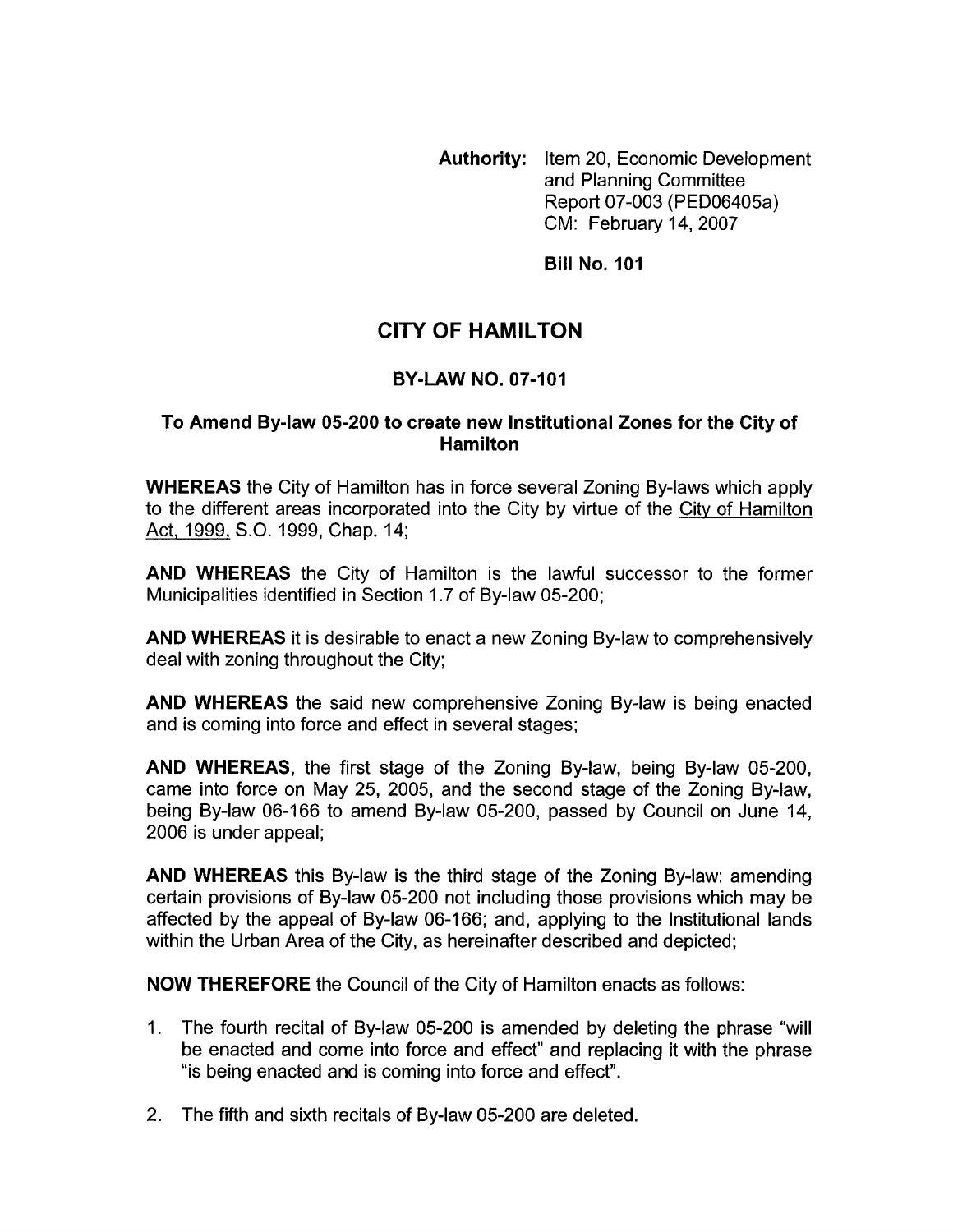- 3. Section 2.1 of By-law 05-200 is amended by adding the following new subsection:
	- "c) Institutional Classification

| Zones                               | Zone Symbol |
|-------------------------------------|-------------|
| Neighbourhood Institutional Zone    | -11         |
| <b>Community Institutional Zone</b> | 12          |
| Major Institutional Zone            | 13"         |

- 4. Schedule "A" of By-law 05-200 is amended by incorporating the Institutional Zone boundaries as shown on the Maps numbered 445, 481-482, 515-516, 817, 819-820, 825, 827, 859-861, 863-864, 866-867, 869, 871, 877, 901- 902, 906-912, 919, 942-943, 945, 948, 951-956, 960-962, 989-990, 992-996, 998-1001, 1003, 1036-1047, 1079-1087, 1090-1093, 1128, 1131-1137, 1140, 11 44-1 145, 11 74-1 176, 1180-1 188, 1190, 1192-1 198, 1228-1231, 1234-1236, 1238-1243, 1245, 1247-1253, 1279-1281, 1287-1294, 1299, 1301-1306, 1332-1334, 1339-1346, 1348, 1364, 1385-1387, 1392, 1395-1396, 1398-1399, 1403, 1436, 1447-1451, 1454-1455, 1502-1504, 1550-1551, 1596 attached in Schedule "1" of this By-law into the Maps with the same numbers attached in Schedule "A" of By-law 05-200.
- 5. Section 2.3 of By-law 05-200 is amended by adding Map numbers 444, 446, 480, 865, 903, 905, 947, 949, 988, 997, 1089, 1127, 1129, 1130, 1138, 1139, 1141, 1143, 1146, 1179, 1189, 1199, 1232, 1233, 1237, 1246, 1295, 1397,1435,1445,1453, q549,1552,1748,1749.
- 6. Schedule "A" of By-law 05-200 is amended by adding the following Maps numbered 444, 446, 480, 903, 947, 949, 988, 997, 1089, 1127, 1129, 1130, 1138, 1139, 1141, 1143, 1146, 1179, 1189, 1199, 1232, 1233, 1237, 1246, 1295,1397,1435,1445,1453,1549,1552,1748,1749
- 7. The definition of "building height" in Section 3 of By-law 05-200 is amended by adding the words "bell tower" between "ornamental figure" and "or".
- 8. Section 4.8 of By-law 05-200 is amended by deleting the phrase "RESIDENTIAL DOWNTOWN D5 AND DOWNTOWN D6 ZONES" in the heading and replacing it with the phrase "RESIDENTIAL DOWNTOWN D5, DOWNTOWN D6 AND INSTITUTIONAL ZONES.
- 9. Section 4.10 of By-law 05-200 is amended by deleting the phrase "Downtown D5 or Downtown D6 Zone" and replacing it with the phrase "Downtown D5 Zone, Downtown D6 Zone or Institutional Zone.
- 10. Subsection 4.12 **b)** of By-law 05-200 is amended by adding the phrase "and Institutional Zones" between "Downtown Zones" and "of'.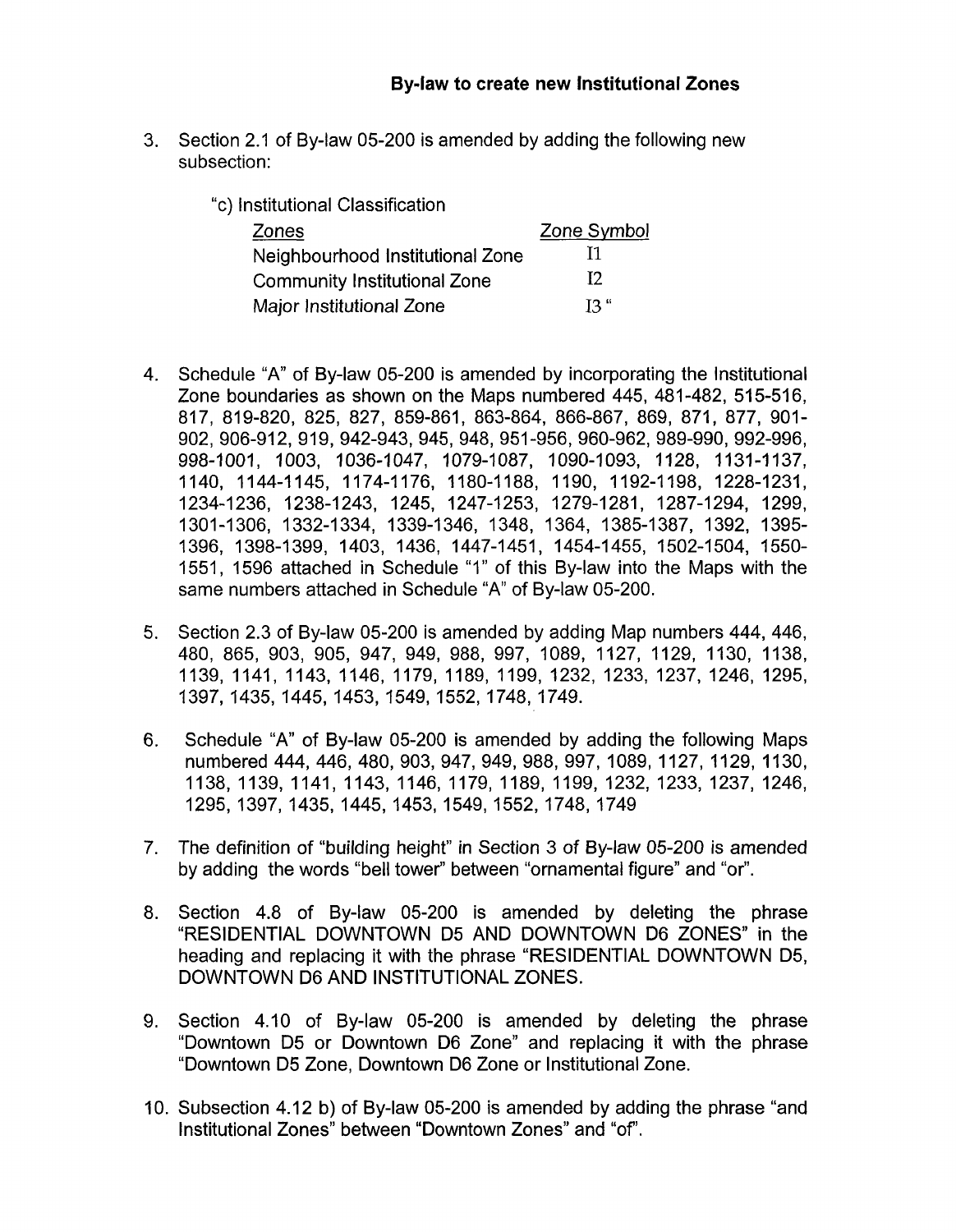11. Section 5.6 of By-law 05-200 is amended by adding the following new subsection:

| Column 1                                                                                                                      | <b>Column 2</b>                                                                                                                                                                                                                                                                                                                                                    |
|-------------------------------------------------------------------------------------------------------------------------------|--------------------------------------------------------------------------------------------------------------------------------------------------------------------------------------------------------------------------------------------------------------------------------------------------------------------------------------------------------------------|
|                                                                                                                               |                                                                                                                                                                                                                                                                                                                                                                    |
| <b>i. Residential Uses</b>                                                                                                    |                                                                                                                                                                                                                                                                                                                                                                    |
| Single Detached Dwelling,<br>Semi-Detached Dwelling,<br><b>Duplex Dwelling</b><br><b>Dwelling Unit</b>                        | 1 for each dwelling unit                                                                                                                                                                                                                                                                                                                                           |
| <b>Multiple Dwelling</b><br><b>Street Townhouse Dwelling</b>                                                                  | 1 for each dwelling unit, except where<br>a dwelling unit is 50 square metres in<br>gross floor area or less, in which case,<br>parking shall be provided at a rate of<br>0.3 spaces for each such unit.                                                                                                                                                           |
| Residential Care Facility,<br><b>Emergency Shelter,</b><br><b>Corrections Residence,</b><br>Lodging House, Retirement<br>Home | 1 for each 3 persons accommodated or<br>designed for accommodation.                                                                                                                                                                                                                                                                                                |
|                                                                                                                               |                                                                                                                                                                                                                                                                                                                                                                    |
| ii. Institutional Uses                                                                                                        |                                                                                                                                                                                                                                                                                                                                                                    |
| Long Term Care Facility                                                                                                       | 1 for each 3 patient beds.                                                                                                                                                                                                                                                                                                                                         |
|                                                                                                                               |                                                                                                                                                                                                                                                                                                                                                                    |
| Day Nursery                                                                                                                   | 1 for each 125.0 square metres of<br>gross floor area which accommodates<br>such use.                                                                                                                                                                                                                                                                              |
| Place of Worship                                                                                                              | 1 for every classroom plus 1 for each 7<br>seat capacity in that part of the building<br>used for worship or 1 for every<br>classroom plus 1 for each 23.0 square<br>metres of floor area used for hall,<br>auditorium or similar use involving the<br>assembly of persons not including the<br>place of worship, whichever results in<br>the greater requirement. |
| Hospital                                                                                                                      | for each 100.0 square metres of<br>1.<br>which<br>floor<br>which<br>gross<br>area                                                                                                                                                                                                                                                                                  |

 $\bar{\mathbf{r}}$ 

"c) Parking Schedule for **All** Zones, except the Downtown Zones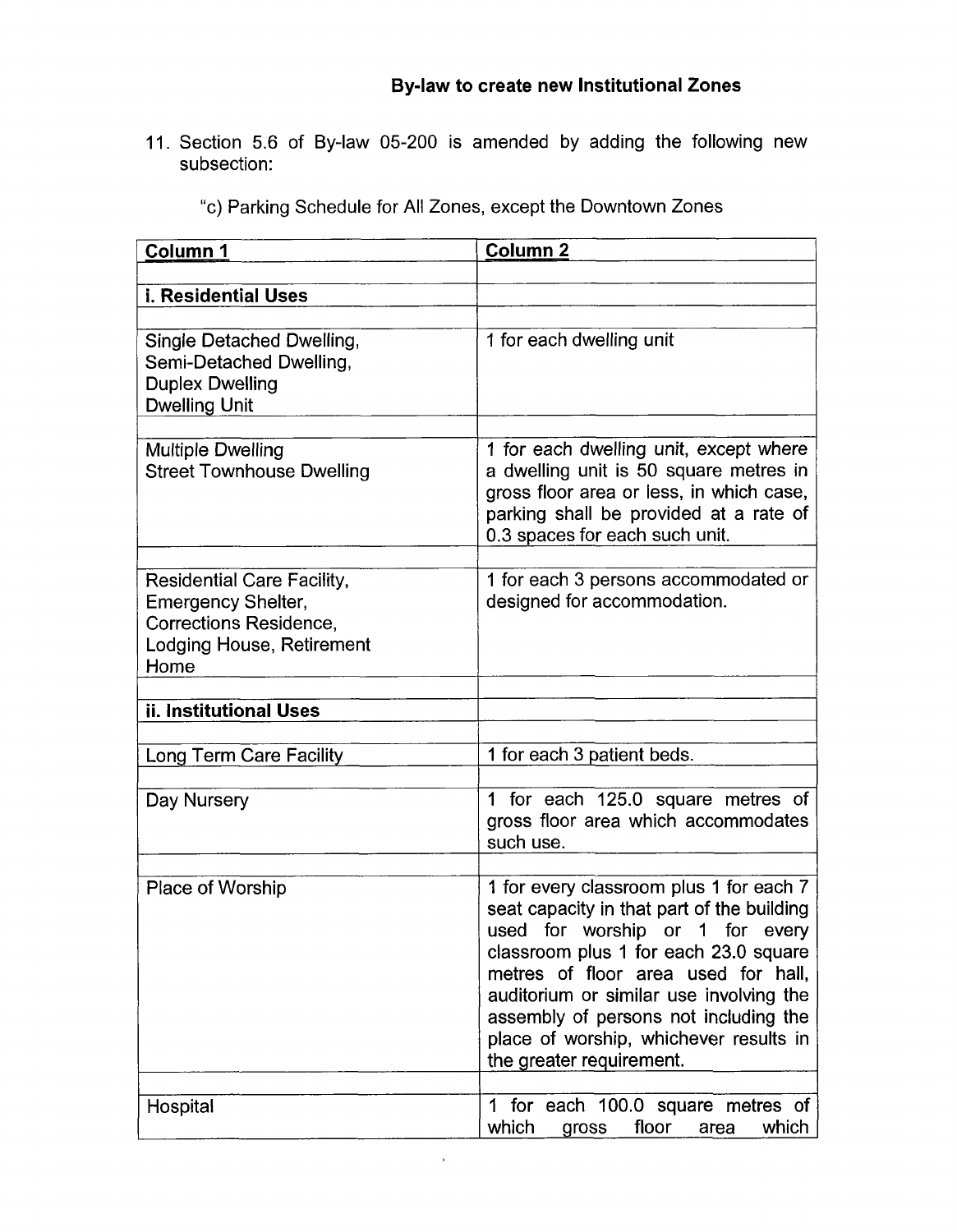|                                | accommodates such use.                                                                                                                                                                                                                                                                                            |
|--------------------------------|-------------------------------------------------------------------------------------------------------------------------------------------------------------------------------------------------------------------------------------------------------------------------------------------------------------------|
|                                |                                                                                                                                                                                                                                                                                                                   |
| iii. Educational Uses          |                                                                                                                                                                                                                                                                                                                   |
|                                |                                                                                                                                                                                                                                                                                                                   |
| <b>Elementary School</b>       | 1.25 for each classroom.                                                                                                                                                                                                                                                                                          |
| <b>Secondary School</b>        | 3 for each classroom plus 1 for each 7<br>seat capacity in an auditorium, theatre<br>or stadium                                                                                                                                                                                                                   |
| University, College            | 5 for each classroom plus 1 for every 7<br>seat capacity in an auditorium, theatre<br>or stadium or 5 spaces for every<br>classroom plus 1 space for each 23.0<br>square metres of the gross floor area<br>which accommodates the auditorium,<br>theatre or stadium, whichever results in<br>greater requirement. |
| iv. Commercial Uses            |                                                                                                                                                                                                                                                                                                                   |
|                                |                                                                                                                                                                                                                                                                                                                   |
| Medical Clinic, Medical Office | 1 for each 16 square metres of gross<br>floor area                                                                                                                                                                                                                                                                |

- 12. Section 5.6, of By-law 05-200, is amended adding the following new subsection:
	- "d) Notwithstanding Subsection c) herein, for a hospital or Place of Worship use within any Zone located in all or part of a building existing on the effective date of this By-law, no parking spaces are required provided that the number of parking spaces which existed on the effective date of this By-law shall continue to be provided and maintained. Where an addition, alteration or expansion of an existing building is proposed, the parking requirements of Section 5.6 c) above, shall only apply to the increased gross floor area of the building."
- 13. By-law 05-200 is amended by adding the following new Section 8:

# **"SECTION 8: INSTITUTIONAL ZONES**

# **8.1 NEIGHBOURHOOD INSTITUTIONAL (11) ZONE**

No person shall erect, or use any building in whole or in part, or use any land in whole or in part, within a Neighbourhood Institutional (11) Zone for any purpose other than one or more of the following uses, or uses accessory thereto. Such erection or use shall also comply with the prescribed regulations: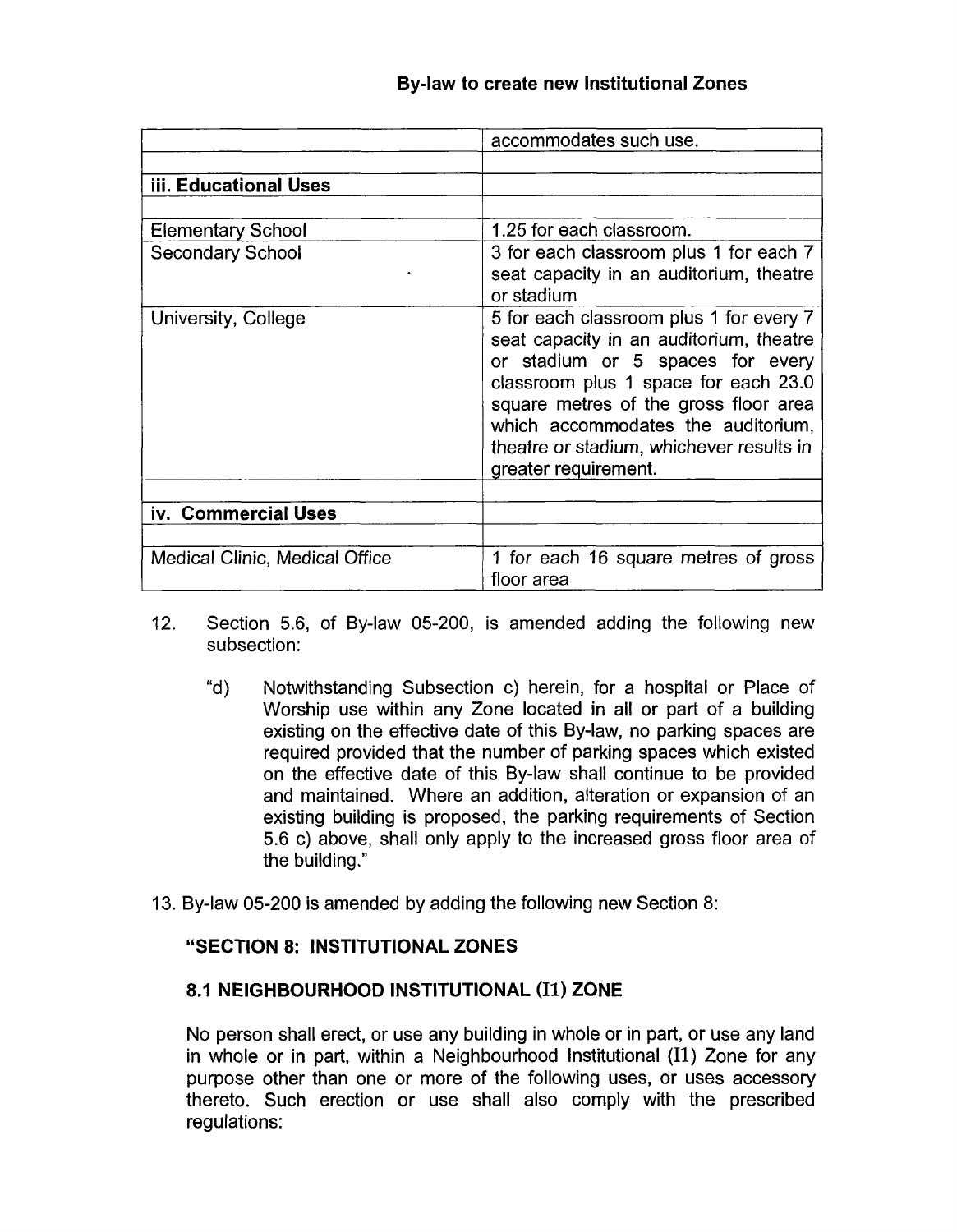- $8.1.1$ **PERMITTED** Day Nursery USES Duplex Dwelling Educational Establishment Emergency Shelter Home Business Museum Place of Worship Residential Care Facility Retirement Home Semi-Detached Dwelling Single Detached Dwelling
- $8.1.2$ **PROHIBITED** Educational Establishment consisting of a **USES** Secondary School, College or University
- $8.1.3$ **REGULATIONS**
- **EMERGENCY SHELTER, RESIDENTIAL CARE FACILITY, PLACE OF WORSHIP AND RETIREMENT HOME REGULATIONS** 
	- Minimum Lot Area 330.0 square metres
	- b) Maximum Lot Area for a Place of Worship 1.0 hectare
	- Minimum Lot Width 12.0 metres
	- Minimum Front Yard 6.0 metres
	- Minimum Side Yard 1.2 metres
	- Minimum Flankage Yard 3.0 metres
	- Minimum Rear Yard 7.0 metres
	- h) Maximum Building Height 10.5 metres
	- i) Maximum Capacity for Shall not exceed 15 residents Residential Care Facility and Retirement Home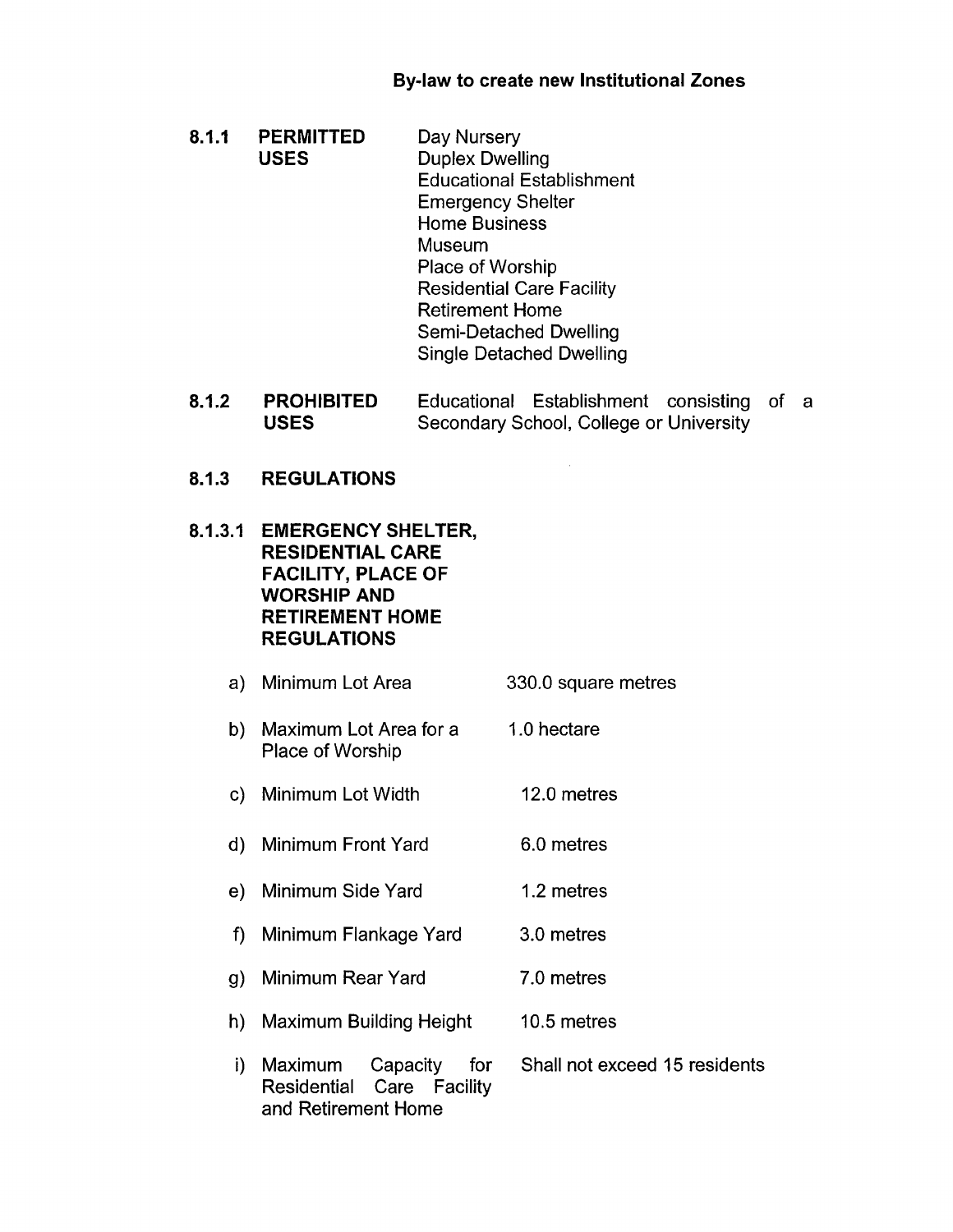j) Location of Emergency i) Except as provided for in Shelter and Residential Subsection ii), herein, every Care Facility Emergency Shelter or

Residential Care Facility shall be situated on a lot having a minimum radial separation distance of 300 metres from any lot line of such lot measured to the lot line of any other lot occupied by a Residential Care Facility, Emergency Shelter, Corrections Residence or Correctional Facility.

- ii) Where the radial separation distance from the lot line of an Emergency Shelter or Residential Care Facility existing as of the effective date of this By-law, is less than 300 metres to the lot line of any other lot occupied by an existing Residential Care Facility, Emergency Shelter, Corrections Residence or Correctional Facility, the existing Residential Care Facility may be expanded or redeveloped to accommodate not more than the permitted number of residents permitted by the Zone in which it is located.
- k) Parking **In** accordance with the requirements of Section 5 of this By-law.
- I) Accessory Buildings in accordance with the requirements of Section 4.8 of this

By-law.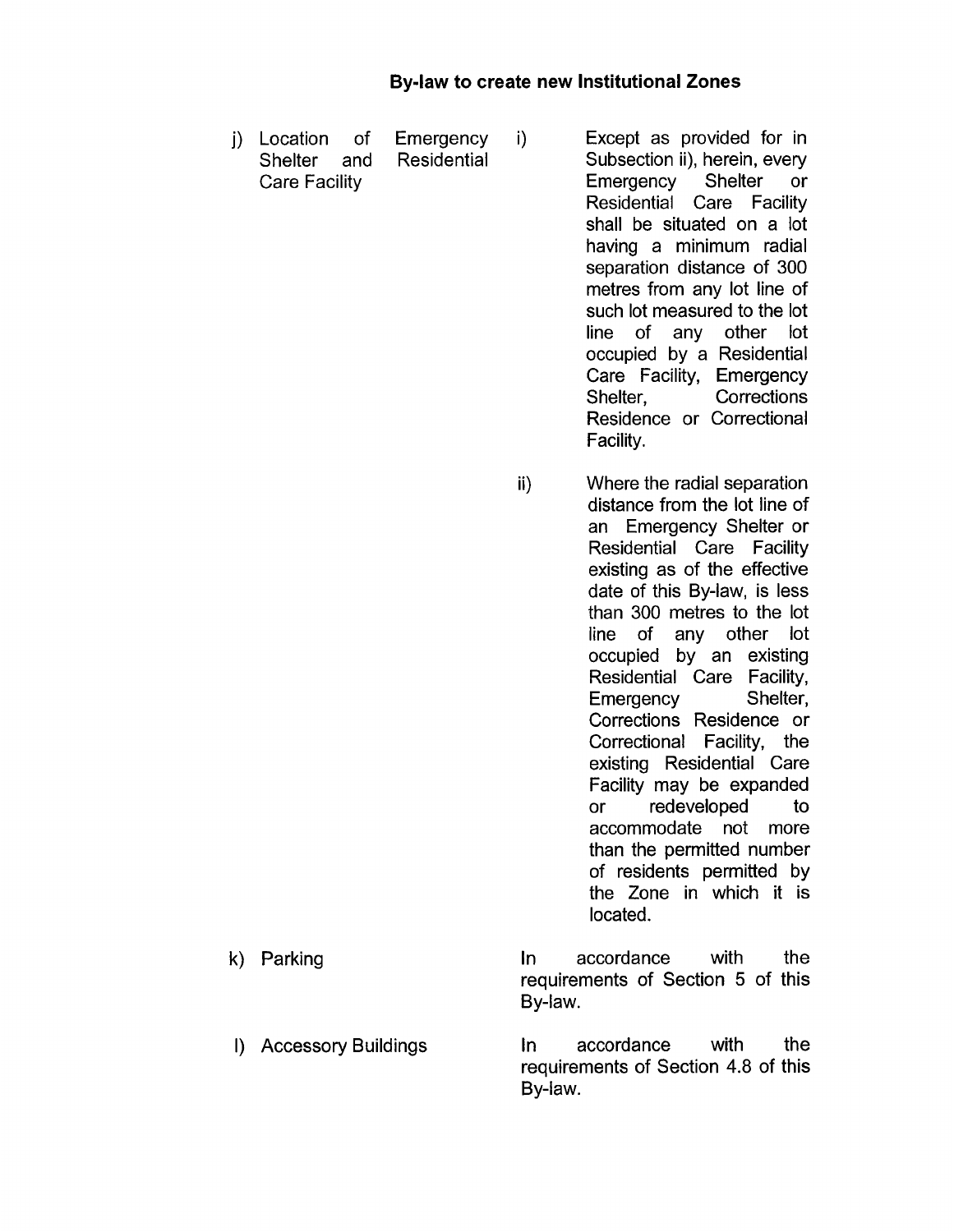#### **EDUCATIONAL ESTABLISHMENT AND MUSEUM REGULATIONS**

- Minimum Yard 6.0 metres where property line abuts a Residential Zone property line.
- b) Maximum Building Height i) 10.5 metres;
	- ii) In addition to i) above, maximum building height may be equivalently increased as yard increases beyond minimum yard requirement, established in 8.1.3.2 a) above.

In accordance with the requirements of Section 5 *of* this By-law.

d) Accessory Buildings In accordance with the requirements of Section 4.8 *of* this By-law.

#### **8.1.3.3 SINGLE DETACHED DWELLING, DUPLEX DWELLING AND DAY NURSERY REGULATIONS**

a) Minimum Lot Area

c) Parking

- $(i)$  330.0 square metres;
- ii) Notwithstanding i) above, 360.0 square metres shall be required for a corner lot.
- b) Minimum Lot Width i) 12.0 metres
	- $ii$  15.0 metres for a corner lot
- c) Minimum Front Yard i) 4.5 metres; and,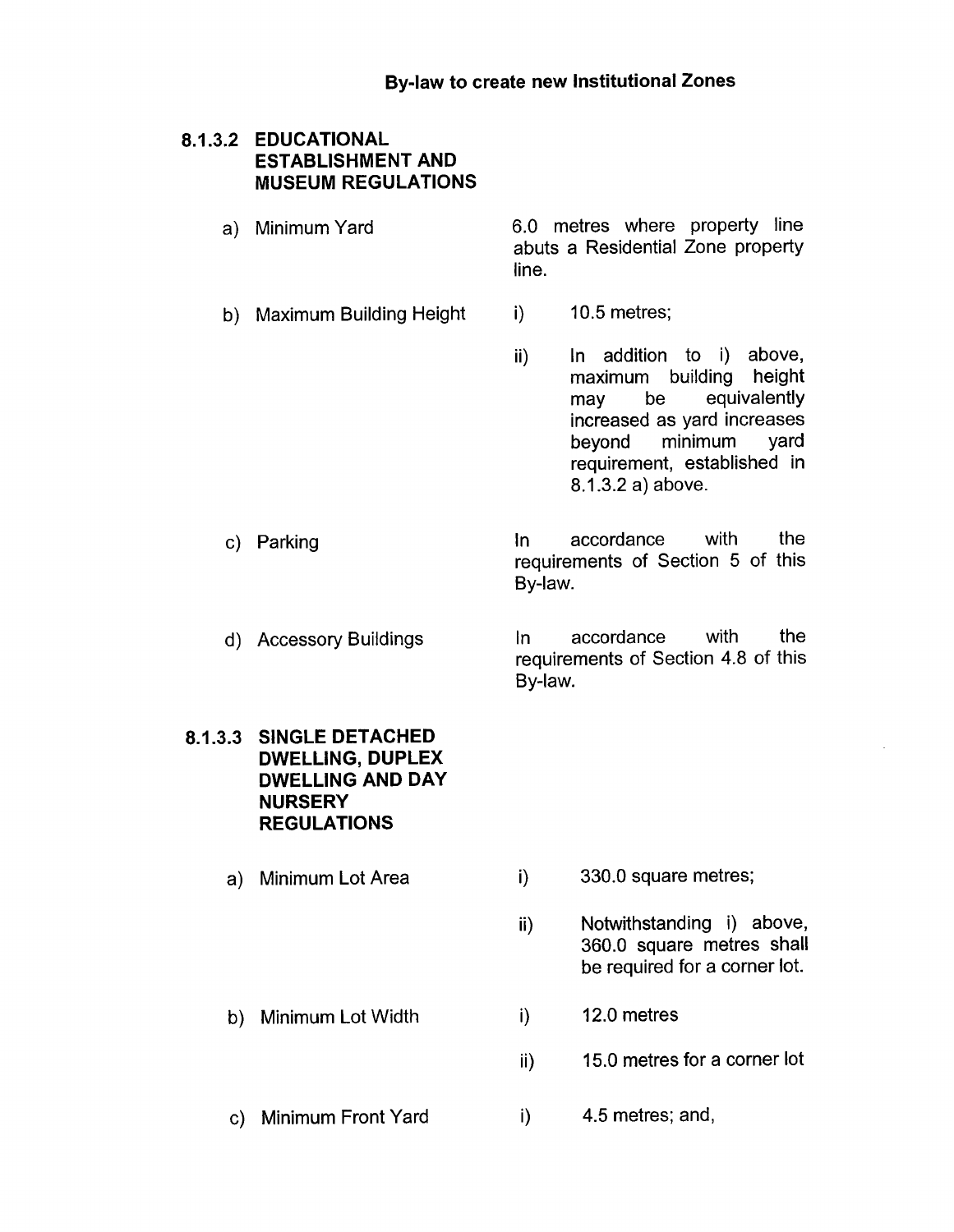- ii) 5.8 metres for an attached garage.
- d) Minimum Side Yard 1.2 metres
- e) Minimum Flankage Yard 3.0 metres
- f) Minimum Rear Yard 7.0 metres
- g) Maximum Building Height 10.5 metres
- h) Parking In accordance with the requirements of Section 5 of this By-law.
- i) Accessory Building In accordance with the requirements of Section 4.8 of this By-law.

#### **8.1.3.4 SEMI-DETACHED DWELL1 NG REGULATIONS**

- a) Minimum Lot Area i) 210.0 square metres for each semi-detached dwelling unit.
	- ii) Notwithstanding i) above, 240.0 square metres shall be required for a corner lot.
- 
- b) Minimum Lot Width for Unit i) 7.5 metres for each dwelling unit in each semidetached dwelling.
	- ii) Notwithstanding i) above, 9.3 metres shall be required for a corner unit.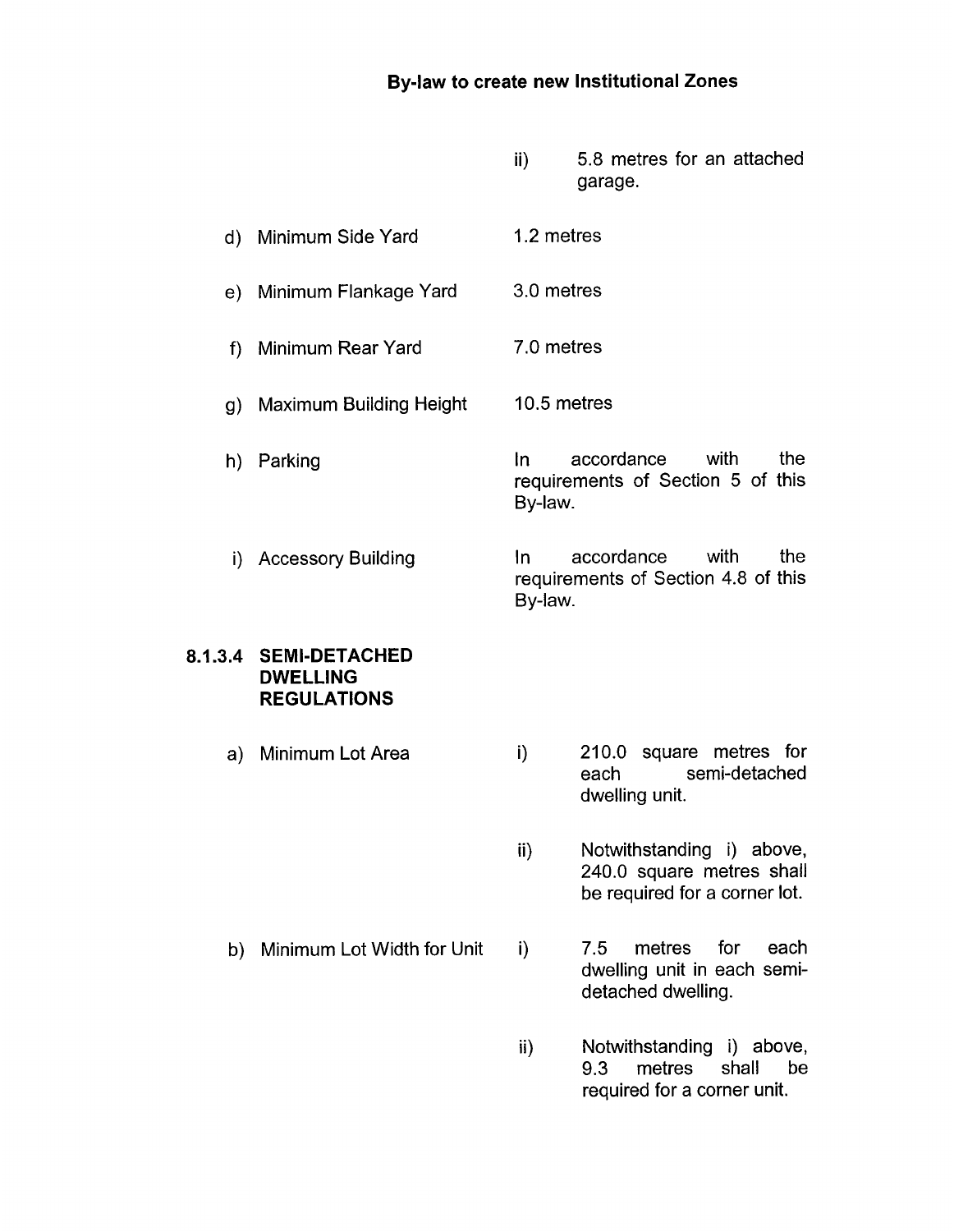- c) Minimum Front Yard d) Minimum Side Yard e) Minimum Flankage Yard f) Minimum Rear Yard g) Maximum Building Height h) Parking i) 4.5 metres; and, ii) 5.8 metres for an attached garage. 1.2 metres, except for the side yard related to the common wall of the semi-detached dwelling unit, in which case a minimum 0 metre side yard shall be permitted. 3.0 metres 7.0 metres 10.5 metres In accordance with the requirements of Section 5 of this By-law.
	- i) Accessory Building In accordance with the requirements of Section 4.8 of this By-law.

#### **8.1.3.5 HOME BUSINESS REGULATIONS**

In accordance with the requirements of Section 4.21 of this Bylaw.

# **8.2 COMMUNITY INSTITUTIONAL (12) ZONE**

No person shall erect, or use any building in whole or in part, or use any land in whole or in part, within a Community Institutional (12) Zone for any purpose other than one or more of the following uses, or uses accessory thereto. Such erection or use shall also comply with the prescribed regulations: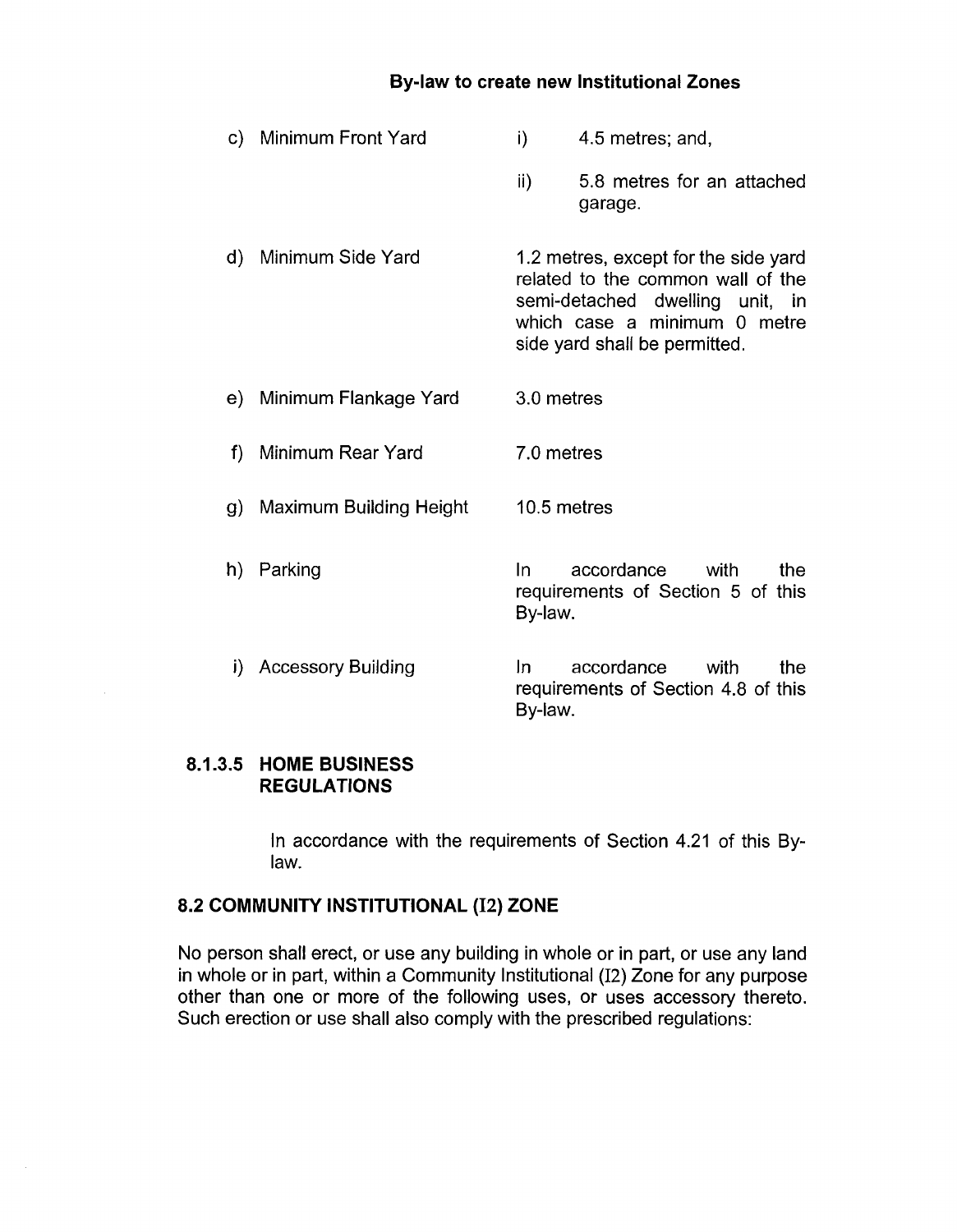| 8.2.1   | <b>PERMITTED USES</b>                                                                                                                                                                               | Day Nursery<br><b>Duplex Dwelling</b><br><b>Educational Establishment</b><br><b>Emergency Shelter</b><br><b>Home Business</b><br>Museum<br>Recreation<br>Place of Worship<br><b>Residential Care Facility</b><br><b>Retirement Home</b><br>Semi-Detached Dwelling<br><b>Single Detached Dwelling</b><br><b>Social Services Establishment</b><br><b>Street Townhouse Dwelling</b> |  |
|---------|-----------------------------------------------------------------------------------------------------------------------------------------------------------------------------------------------------|----------------------------------------------------------------------------------------------------------------------------------------------------------------------------------------------------------------------------------------------------------------------------------------------------------------------------------------------------------------------------------|--|
| 8.2.2   | <b>PROHIBITED USES</b>                                                                                                                                                                              | Establishment<br>Educational<br>College<br>consisting<br>of a<br>or<br>University.                                                                                                                                                                                                                                                                                               |  |
| 8.2.3   | <b>REGULATIONS</b>                                                                                                                                                                                  |                                                                                                                                                                                                                                                                                                                                                                                  |  |
| 8.2.3.1 | <b>EMERGENCY SHELTER,</b><br>PLACE OF WORSHIP,<br><b>RESIDENTIAL CARE</b><br><b>FACILITY, RETIREMENT</b><br><b>HOME AND SOCIAL</b><br><b>SERVICES</b><br><b>ESTABLISHMENT</b><br><b>REGULATIONS</b> |                                                                                                                                                                                                                                                                                                                                                                                  |  |
| a)      | Minimum Lot Width                                                                                                                                                                                   | 30.0 metres                                                                                                                                                                                                                                                                                                                                                                      |  |
| b)      | Minimum Front Yard                                                                                                                                                                                  | 3.0 metres                                                                                                                                                                                                                                                                                                                                                                       |  |
| C)      | Minimum Side Yard and<br>Flankage Yard                                                                                                                                                              | 6.0 metres                                                                                                                                                                                                                                                                                                                                                                       |  |
| d)      | Minimum Rear Yard                                                                                                                                                                                   | 7.0 metres                                                                                                                                                                                                                                                                                                                                                                       |  |
| e)      | <b>Maximum Building Height</b>                                                                                                                                                                      | 10.5 metres                                                                                                                                                                                                                                                                                                                                                                      |  |
| f)      | Landscaped<br>Minimum<br>Area                                                                                                                                                                       | 10% of the lot area                                                                                                                                                                                                                                                                                                                                                              |  |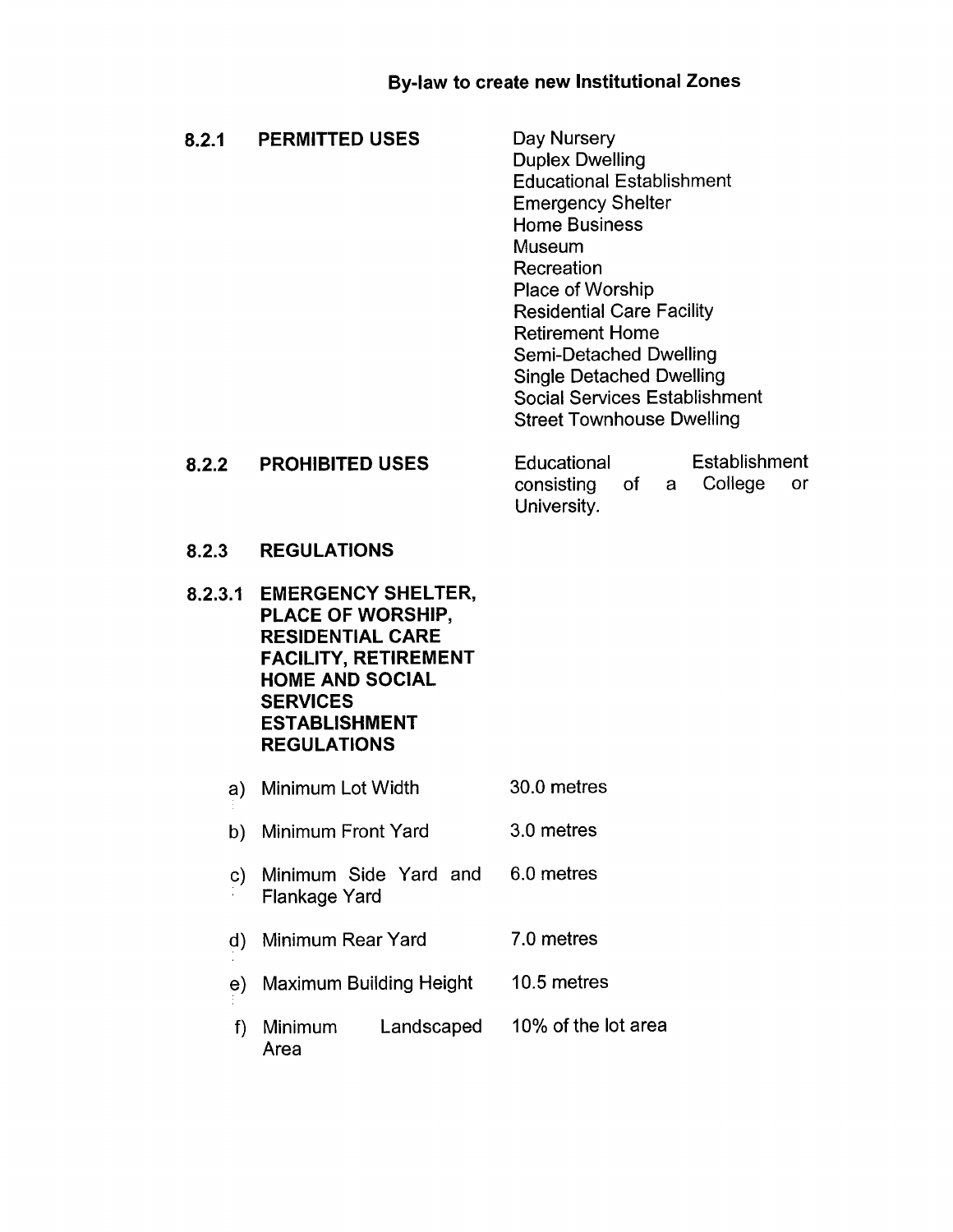g) Maximum Capacity for Shall not exceed 50 residents Emergency Shelter, Residential Care Facility and Retirement Home

- h) Location of Emergency ii) Except as provided for in Shelter and Residential Subsection ii), herein, every Care Facility Emergency Shelter or Residential Care Facility shall be situated on a lot having a minimum radial separation distance of 300 metres from any lot line of such lot measured to the lot line of any other lot occupied by a Residential Care Facility, Emergency Shelter, Corrections Residence or Correctional Facility.
	- iii) Where the radial separation distance from the lot line of an Emergency Shelter, or Residential Care Facility existing as of the effective date of this By-law, is less than 300 metres to the lot line of any other lot occupied by an existing Residential Care Facility, Emergency Shelter, Corrections Residence or<br>Correctional Facility, the Correctional Facility, the existing Residential Care Facility may be expanded or redeveloped to accommodate not more than the permitted number of residents permitted by the Zone in which it is located.

i) Parking In accordance with the requirements of Section 5 of this By-law.

j) Accessory Building In accordance with the requirements of Section 4.8 of this By-law.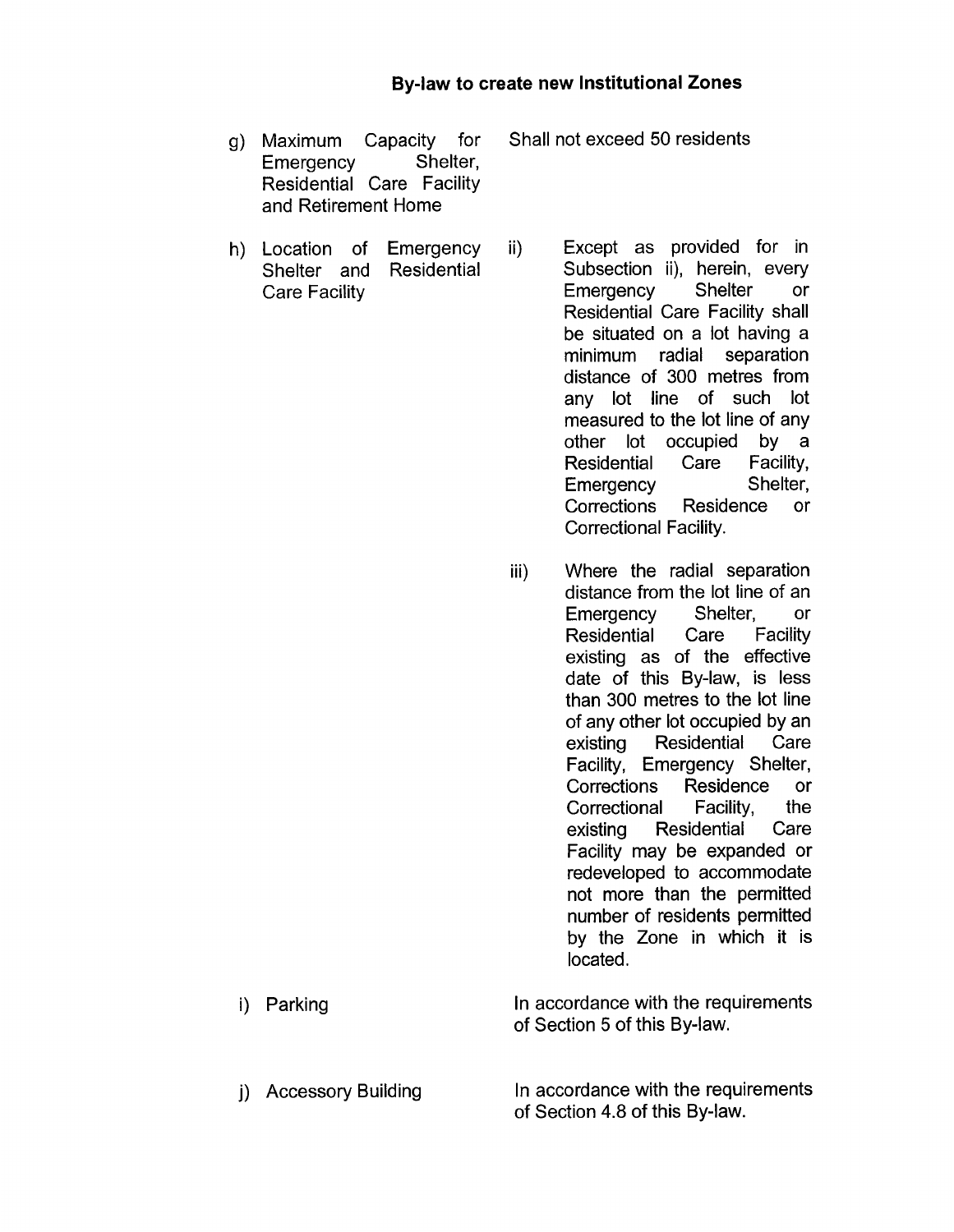## **EDUCATIONAL ESTABLISHMENT, MUSEUM AND RECREATION REGULATIONS**

Minimum Yard

6.0 metres where property line abuts a Residential Zone property line.

Maximum Building Height

i) 10.5 metres;

ii) In addition to i) above, maximum building height may be equivalently increased as yard increases beyond minimum yard requirement, established in 8.2.3.2 a) above.

In accordance with the requirements of Section 5 of this By-law.

In accordance with the requirements of Section 4.8 of this By-law.

**SINGLE DETACHED DWELLING, DUPLEX DWELLING AND DAY NURSERY REGULATIONS** 

d) Accessory Building

a) Minimum Lot Area

c) Parking

- i) 330.0 square metres;
- ii) Notwithstanding i) above, 360.0 square metres shall be required for a corner lot.
- b) Minimum Lot Width iii) 12.0 metres;
- - iv) Notwithstanding i) above, 15.0 metres shall be required for a corner lot.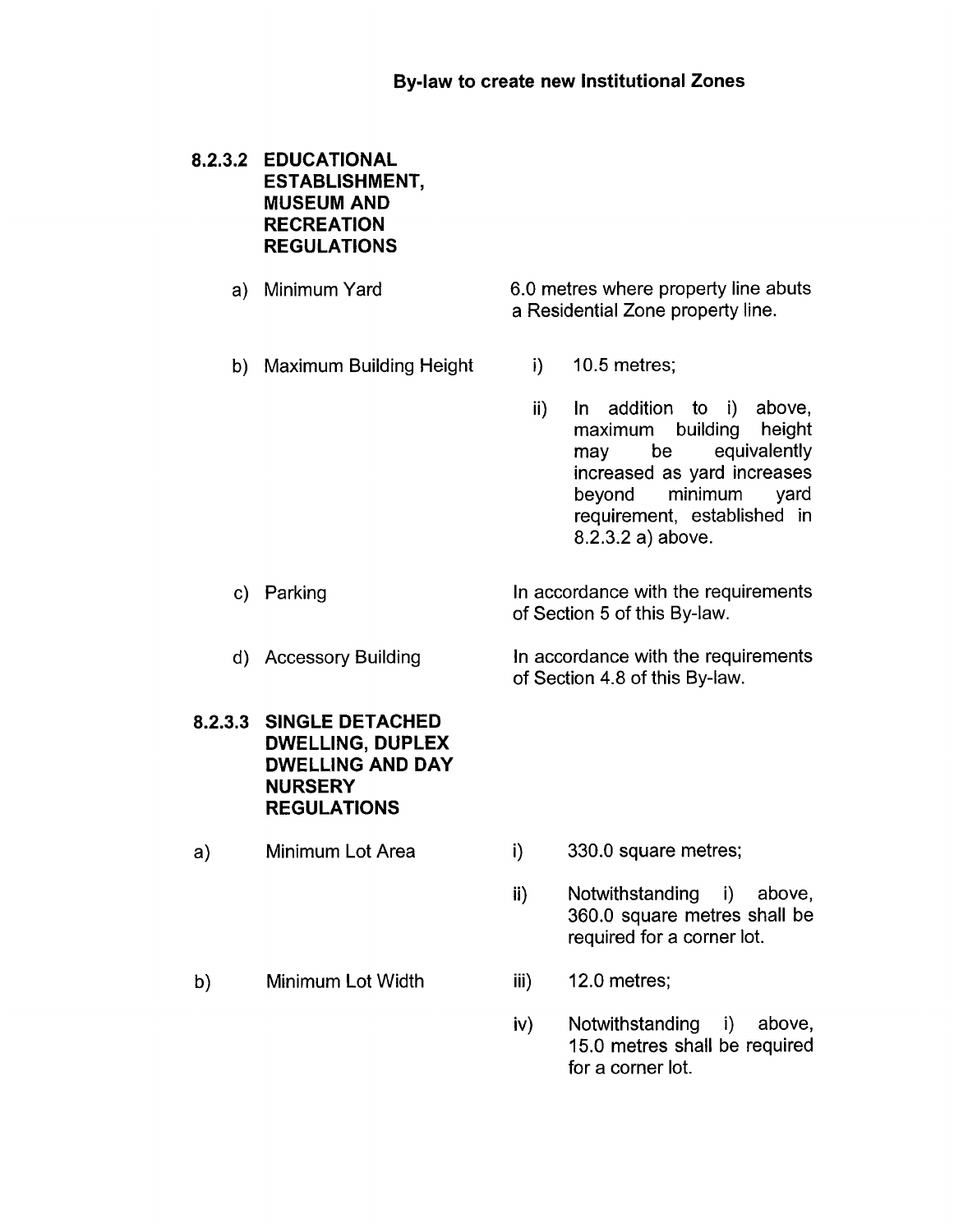| C)      | Minimum Front Yard                                            | i)            | 4.5 metres; and,                                                                           |
|---------|---------------------------------------------------------------|---------------|--------------------------------------------------------------------------------------------|
|         |                                                               | $\mathsf{ii}$ | 5.8 metres for an attached<br>garage.                                                      |
| d)      | Minimum Side Yard                                             | 1.2 metres    |                                                                                            |
| e)      | Minimum Flankage Yard                                         | 3.0 metres    |                                                                                            |
| f)      | Minimum Rear Yard                                             | 7.0 metres    |                                                                                            |
| g)      | <b>Maximum Building Height</b>                                | 10.5 metres   |                                                                                            |
|         | h) Parking                                                    |               | In accordance with the requirements<br>of Section 5 of this By-law.                        |
| i).     | <b>Accessory Building</b>                                     |               | In accordance with the requirements<br>of Section 4.8 of this By-law.                      |
| 8.2.3.4 | <b>SEMI-DETACHED</b><br><b>DWELLING</b><br><b>REGULATIONS</b> |               |                                                                                            |
| a)      | Minimum Lot Area for Unit                                     | i)            | 210.0 square metres for each<br>semi-detached dwelling unit.                               |
|         |                                                               | $\mathbf{ii}$ | Notwithstanding<br>i) above,<br>240.0 square metres shall be<br>required for a corner lot. |
| b)      | Minimum Lot Width<br>for<br>Unit                              | i)            | 7.5 metres for each dwelling<br>semi-detached<br>in<br>unit<br>a<br>dwelling.              |
|         |                                                               | ii)           | Notwithstanding i) above, 9.3<br>metres shall be required for a<br>corner unit.            |
| C)      | <b>Minimum Front Yard</b>                                     | i)            | 4.5 metres; and,                                                                           |

 $\mathsf{ii}$ 5.8 metres for an attached garage.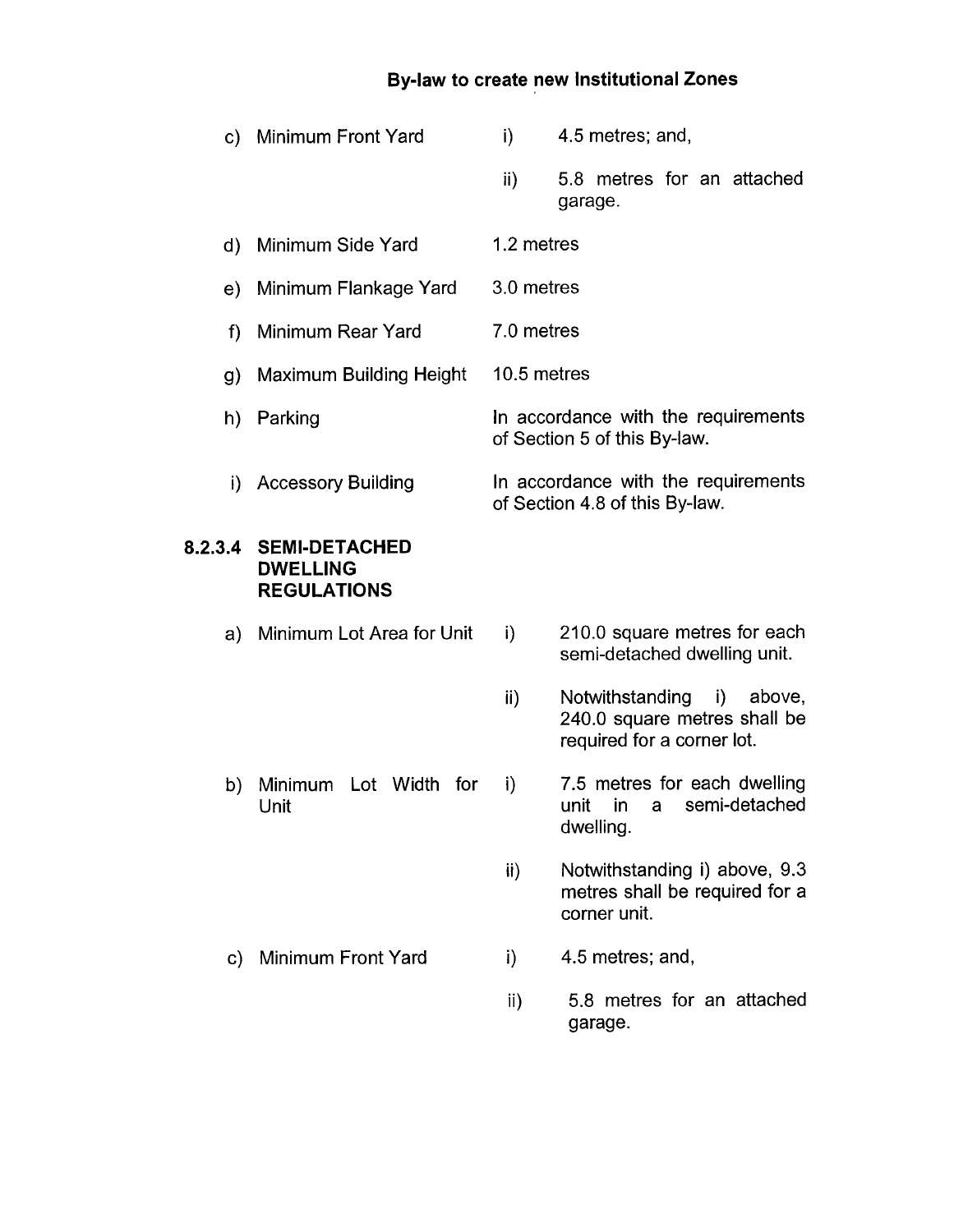- d) Minimum Side Yard 1.2 metres, except for the side yard related to the common wall of the semi-detached dwelling unit, in which case a minimum 0 metre side yard shall be permitted.
- e) Minimum Flankage Yard 3.0 metres
- f) Minimum Rear Yard 7.0 metres
- g) Maximum Building Height 10.5 metres
- h) Parking In accordance with the requirements of Section 5 of this By-law.
- i) Accessory Building In accordance with the requirements of Section 4.8 of this By-law.

#### **8.2.3.5 STREETTOWNHOUSE DWELLING REGULATIONS**

- a) Minimum Lot Area for Unit i) 165.0 square metres for each dwelling unit.
	- ii) Notwithstanding i) above, 195.0 square metres shall be

required for a corner lot.

- b) Minimum Unit Width 6.0 metres
- c) Minimum Front Yard i) 4.5 metres; and,
	- ii) 5.8 metres for an attached garage.
- d) Minimum Side Yard 1.2 metres except for the side yard related to the common wall of the street townhouse dwelling unit, in which case a minimum 0 metre side yard shall be permitted.
- e) Minimum Flankage Yard 3.0 metres
- f) Minimum Rear Yard 7.0 metres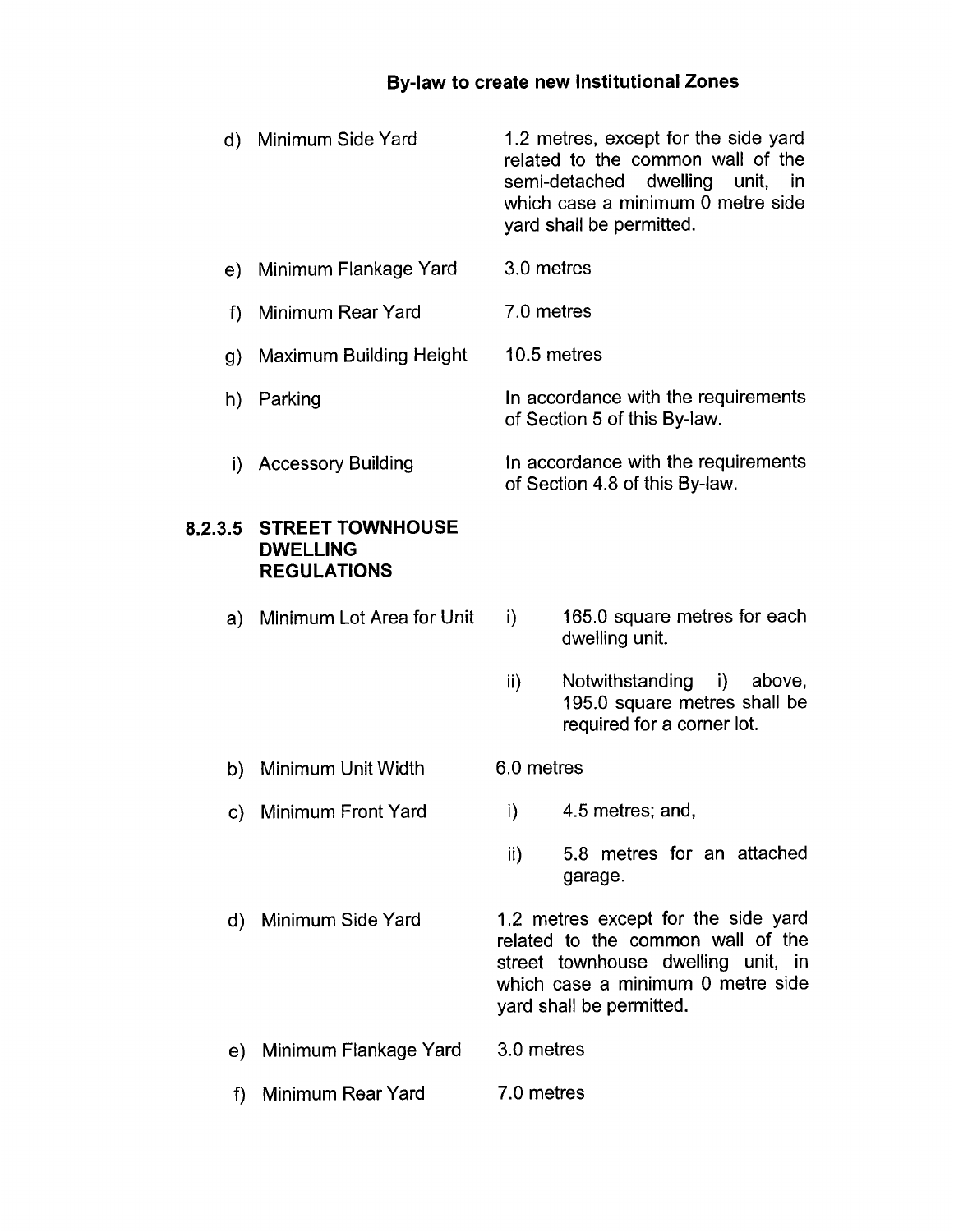| g) Maximum Building Height | 10.5 metres                                                           |
|----------------------------|-----------------------------------------------------------------------|
| h) Parking                 | In accordance with the requirements<br>of Section 5 of this By-law.   |
| i) Accessory Building      | In accordance with the requirements<br>of Section 4.8 of this By-law. |

# **8.2.3.6 HOME BUSINESS REGULATlONS**

In accordance with the requirements of Section 4.21 of this' By-law.

## **8.3 MAJOR INSTITUTIONAL (13) ZONE**

 $\bullet$ 

No person shall erect, or use any building in whole or in part, or use any land in whole or in part, within a Major Institutional (13) Zone for any purpose other than one or more of the following uses, or uses accessory thereto. Such erection or use shall also comply with the prescribed regulations:

# 8.3.1 **PERMITTED USES** Day Nursery

Educational Establishment Emergency Shelter Home Business Hospital Lodging House Long Term Care Facility Medical Clinic Medical Office Multiple Dwelling Place of Worship Recreation Residential Care Facility Retirement Home Social Services Establishment Street Townhouse Dwelling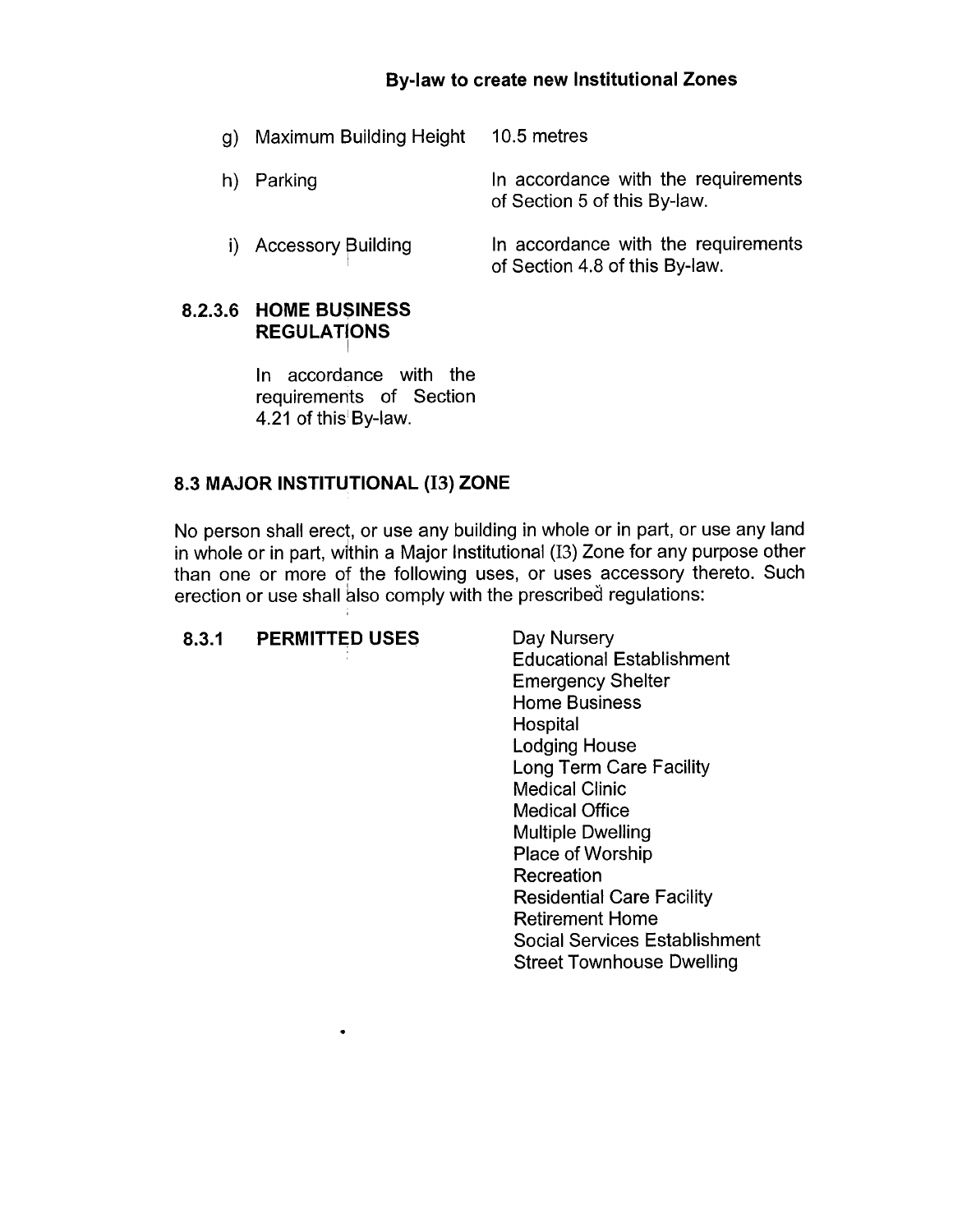- 8.3.2 REGULATIONS
- **8.3.2.1 EMERGENCY SHELTER, LONG TERM CARE FACILITY, PLACE OF WORSHIP, RESIDENTIAL CARE FACILITY, RETIREMENT HOME AND SOCIAL SERVICES ESTABLISHMENT REGULATIONS** 
	- a) Minimum Lot Width 30.0 metres
	- b) Minimum Side and Rear Yard 7.0 metres
	- c) Maximum Building Height 18.0 metres
	- d) Minimum Landscaped Area 10% of the lot area
	- e) Maximum Capacity for Residential Care Facility
	- f) Location of Emergency Shelter and Residential Care Facility
- iv) Except as provided for in Subsection ii), herein, every Emergency Shelter or Residential Care Facility shall be situated on a lot having a minimum radial separation distance of 300 metres from any lot line of such lot measured to the lot line of any other lot occupied by a Residential Care Facility, Emergency Shelter, Corrections Residence or Correctional Facility.

Shall not exceed 50 residents

v) Where the radial separation distance from the lot line of an Emergency Shelter, or Residential Care Facility existing as of the effective date of this By-law, is less than 300 metres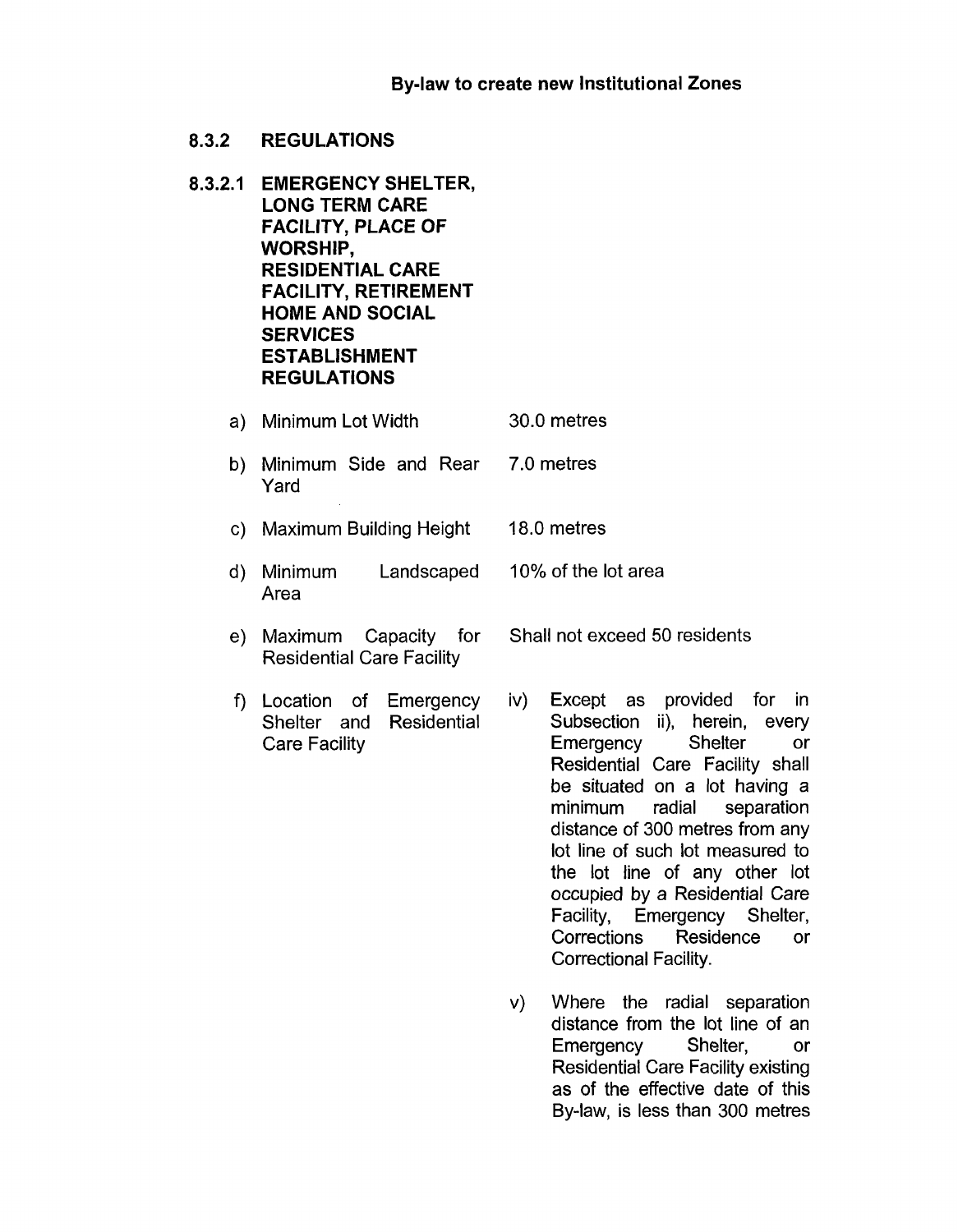to the lot line of any other lot occupied by an existing Residential Care Facility, Emergency Shelter, Corrections Residence or Correctional Facility, the existing Residential Care Facility may be expanded or redeveloped to accommodate not more than the permitted number of residents permitted by the Zone in which it is located.

- In accordance with the requirements of Section 5 of this By-law.
- h) Accessory Building In accordance with the requirements of Section 4.8 of this By-law.
- **8.3.2.2 EDUCATIONAL ESTABLISHMENT, HOSPITAL, LODGING HOUSE, MEDICAL CLINIC, MEDICAL OFFICE, MULTIPLE DWELLING AND RECREATION REGULATIONS** 
	-
	- b) Maximum Building Height i) 18.0 metres;
	- a) Minimum Side and Rear 6.0 metres where property line abuts Yard **a Residential Zone property line.** 
		-
		- ii) In addition to i) above, maximum<br>building beight may be building equivalently increased as yard increases beyond minimum yard requirement, established in 8.3.2.2 a) above
	- c) Location of Multiple Shall only be permitted on the same Dwelling and Lodging lot as an Educational Establishment House

g) Parking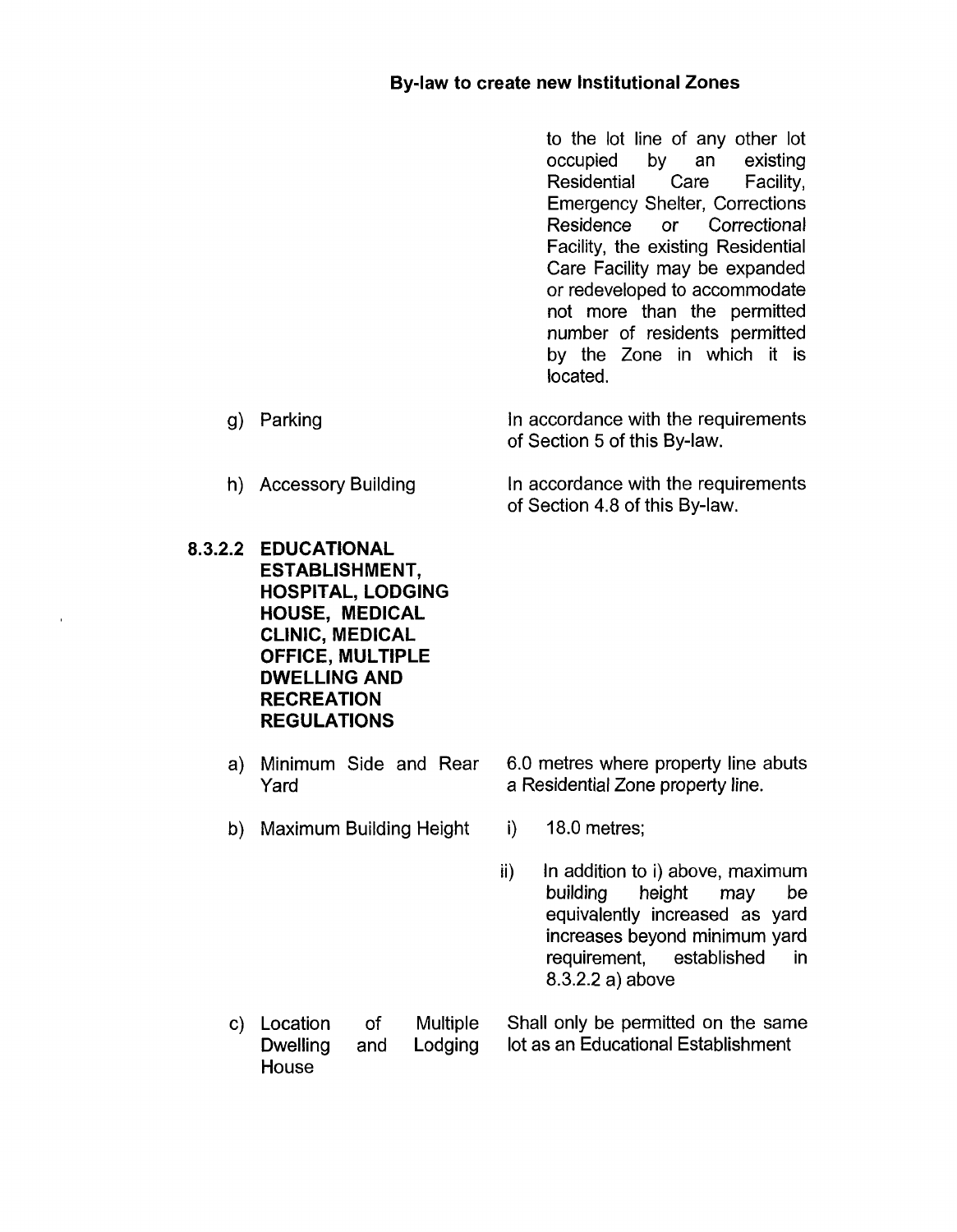- d) Parking In accordance with the requirements of Section 5 of this By-law.
- e) Accessory Building In accordance with the requirements of Section 4.8 of this Bv-law.

#### **8.3.2.3 STREET TOWNHOUSE DWELLING REGULATIONS**

- a) Minimum Lot Area for Unit i) 165.0 square metres for each dwelling unit.
	- ii) Notwithstanding i) above, 195.0 square metres shall be required for a corner lot.
- b) Minimum Unit Width 6.0 metres
- c) Minimum Front Yard i) 4.5 metres; and,
	- ii) 5.8 metres for an attached garage.
- d) Minimum Side Yard 1.2 metres except for the side yard related to the common wall of the street townhouse dwelling unit, in which case a minimum 0 metre side yard shall be permitted.
- e) Minimum Flankage Yard 3.0 metres
- f) Minimum Rear Yard 7.0 metres
- g) Maximum Building Height 10.5 metres
- h) Parking In accordance with the requirements of Section 5 of this By-law.
- i) Accessory Building In accordance with the requirements of Section 4.8 of this By-law.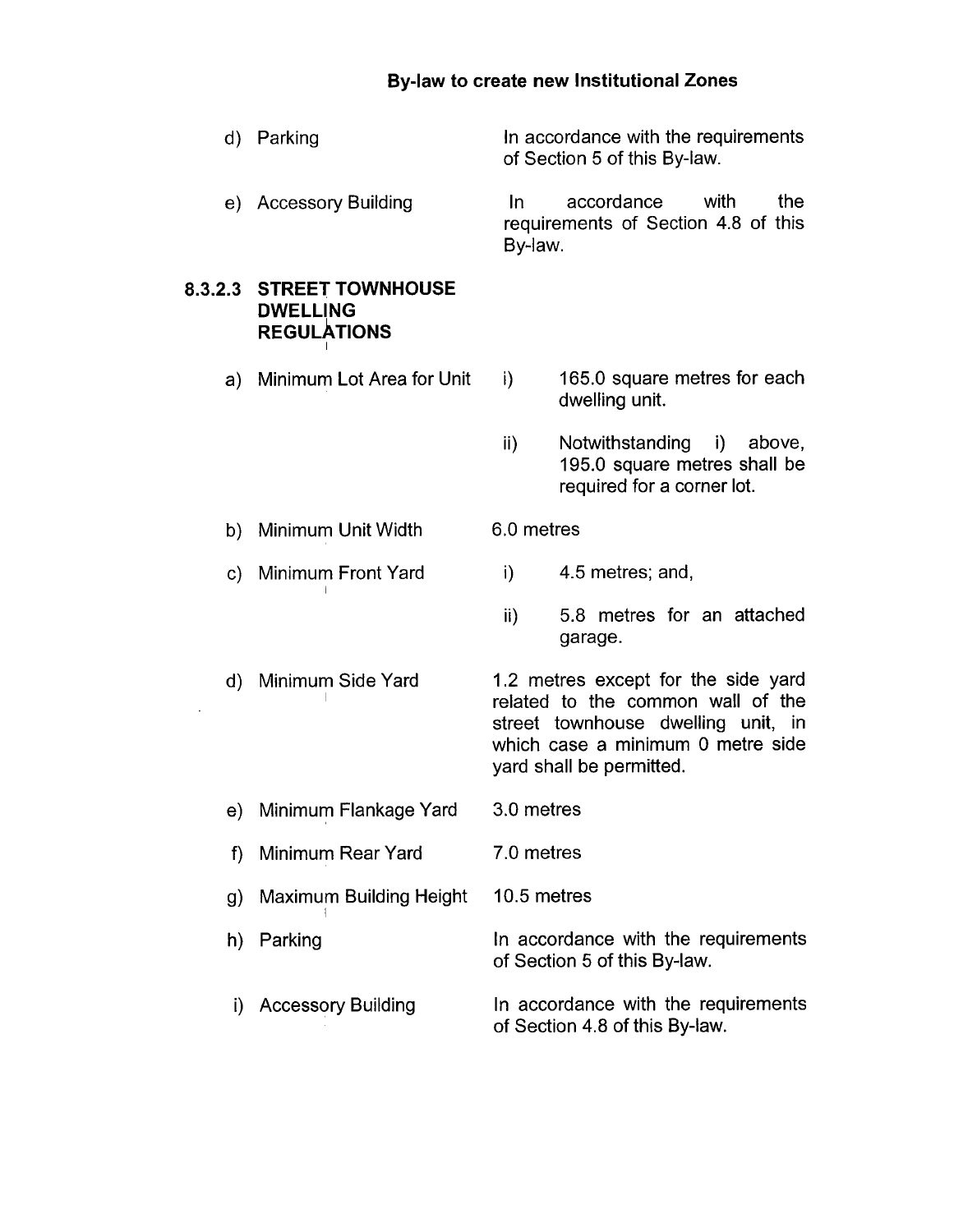# **8.3.2.4 DAY NURSERY REGULATIONS**

a) Minimum Lot Area i) 330.0 square metres ii) Notwithstanding i) above, 360.0 square metres shall be required for a corner lot. b) Minimum Front Yard i) 4.5 metres; and, ii) 5.8 metres for an attached garage c) Minimum Side Yard 1.2 metres d) Minimum Flankage Yard 3.0 metres e) Minimum Rear Yard 7.0 metres f) Maximum Building Height 10.5 metres g) Parking **In accordance with the requirements** of Section 5 of this By-law. h) Accessory Building **In accordance with the requirements** of Section 4.8 of this By-law.

## **8.3.2.5 HOME BUSINESS REGULATIONS**

In accordance with the requirements of Section 4.21 of this By-law.

- 14. Schedule "C" of, By-law 05-200, is amended by adding additional special exceptions as follows:
	- "4. Notwithstanding section 8.1.3.1 i) of this By-law, the following Maximum Capacity shall be permitted for the respective property.
		- i) 12 Melville Street, as identified on Map 861 of Schedule "A" - Zoning Maps, 24 residents
		- ii) 46 West Avenue South, as identified on Map 995 of Schedule "A" - Zoning Maps, 20 residents
		- iii) 160 Park Street South, as identified on Map 952, 994 of Schedule "A" - Zoning Maps, 20 residents